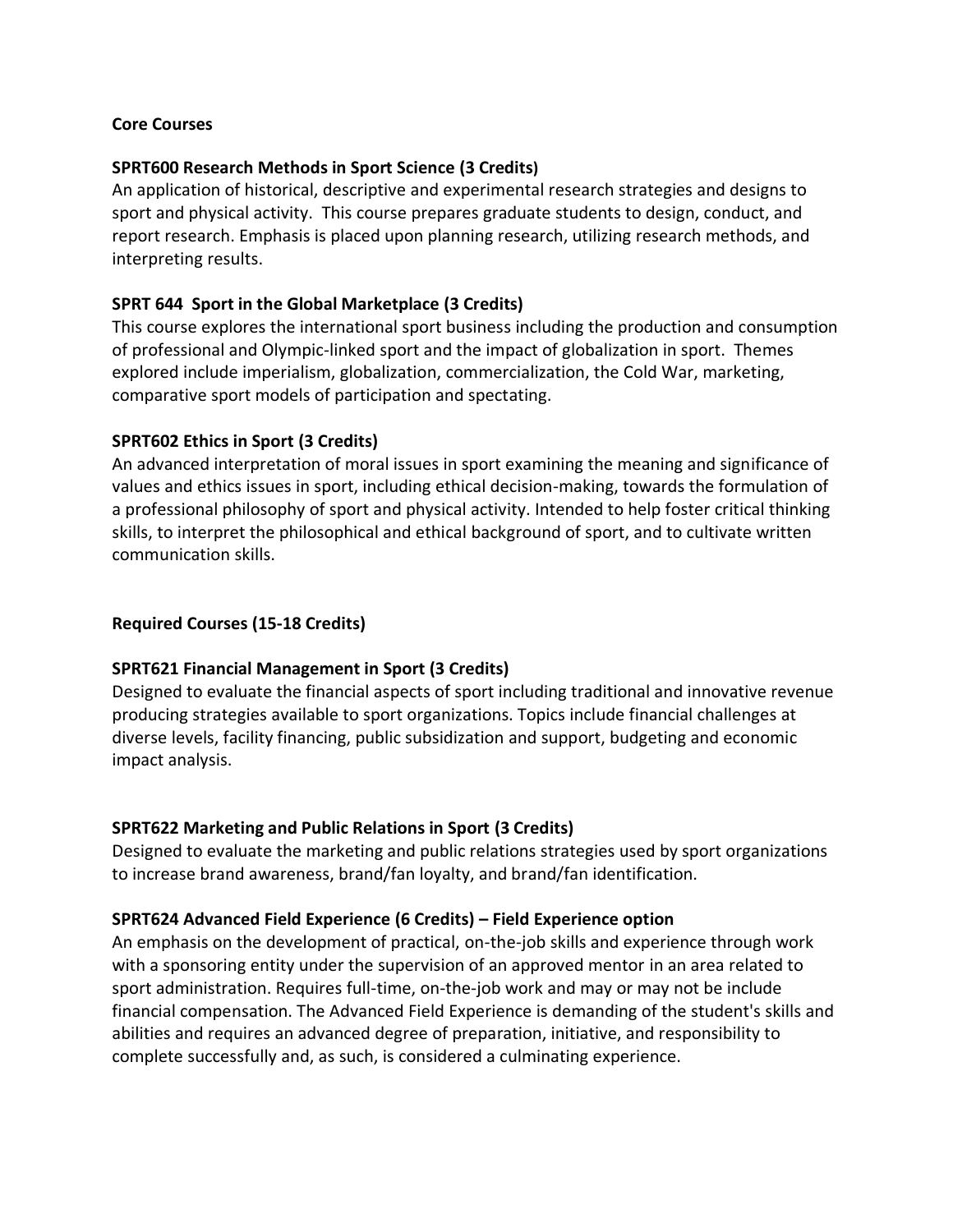## **SPRT630 Capstone in Sport Science (3 Credits)** – **Capstone Option**

Facilitate the design, development and implementation of a capstone project in sport science. Students are required to conduct a comprehensive synthesis of the literature on an approved topic in sport science and complete either a research, strategic management or policy project in accordance with accreditation standards of the Commission on Sport Management Accreditation (COSMA).

### **SPRT 640 The Global Soccer Industry (3 Credits)**

This course provides management and sport science students with an in depth understanding of the organization, administration, marketing, sponsorship, law, and policy issues in international soccer with particular reference to the major soccer leagues such as the Premier League (England), La Liga (Spain), Serie A (Italy), Bundesliga (Germany), etc. The European Champions League, and major governing bodies such as FIFA and UEFA. The interface with MLS and soccer in the United States and the global soccer industry also will be explored.

## **SPRT 642 International Sport Organization and Governance (3 Credits)**

This course is an exploration of sport organization and governance in the international context with a focus on international federations, professional leagues and comparative analyses of governmental sporting policies. Students will explore the roles of imperialism and globalization on international development since the late nineteenth century. Students will examine the place of sport and international events such as the Olympics and World Cup within this context.

## **Elective Courses (3-6 credits)**

### **SPRT601 Sport in American Culture (3 Credits)**

A comprehensive examination of the sociocultural environment in which sport exists, including detailed evaluation of the impact of such issues as gender, race, media, social stratification, ethnicity, mass media and commercialization, politics, and leadership from historical and contemporary sociocultural perspectives. It is designed to focus on American cultural ideologies throughout history and their interplay with both amateur and professional sport.

### **SPRT615 Seminar in Sport Science (3 Credits)**

An intensive seminar approach to the study of sport science. The course will address contemporary issues and emerging trends in sport science and examine their historical and cultural significance. Specific topics will vary and may be repeated if topic under study is different.

### **SPRT620 Leadership in Sport Organization (3 Credits)**

Interpret effective management practices including policy development, human resource management, negotiation, resource allocation, labor relations and conflict resolution based on analysis of current organizational and leadership theory. Focus on the successful development